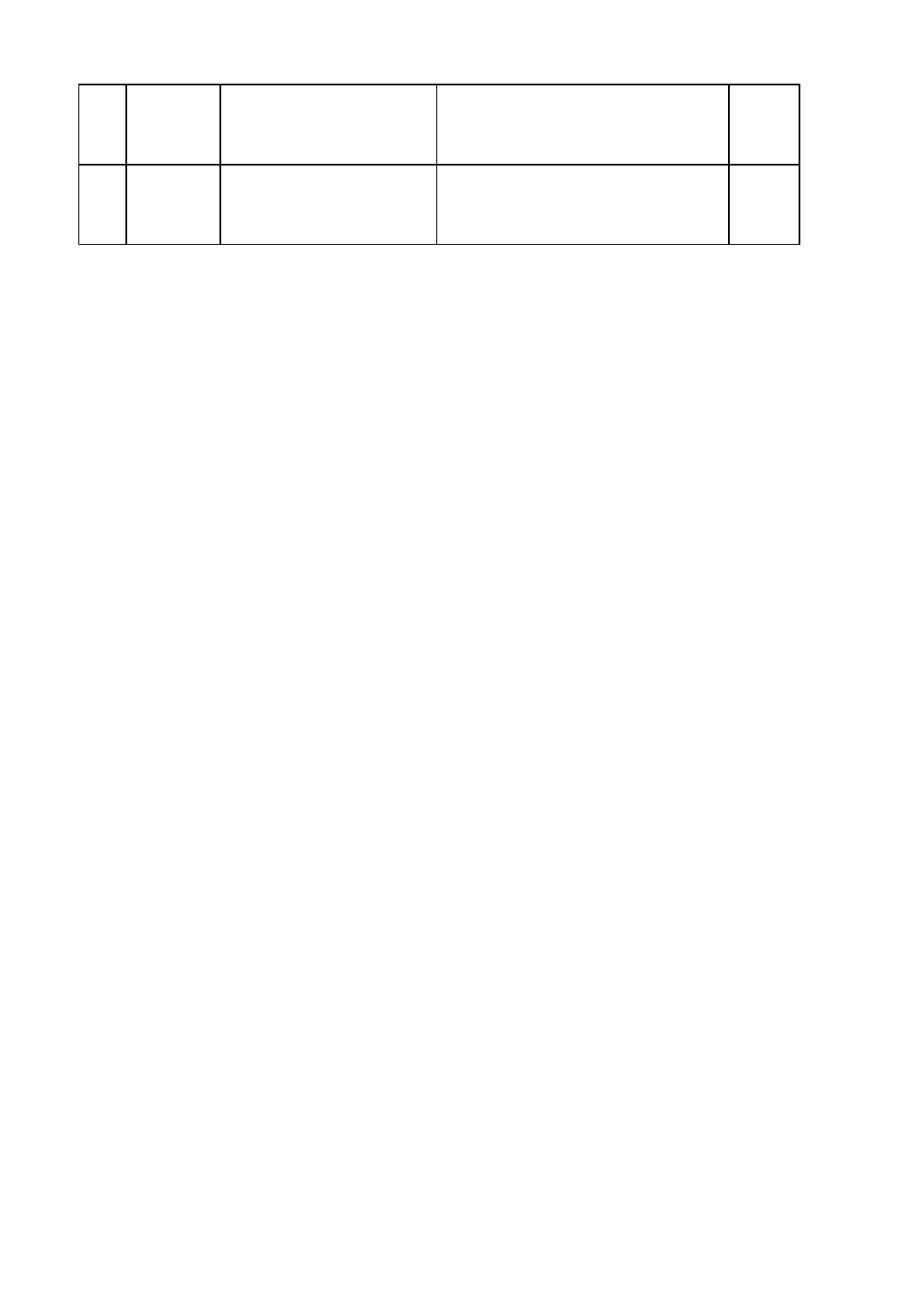| Impact                              | <b>Status</b> | Management<br>Level | <b>Business Owner</b> | <b>Progress Update</b> |
|-------------------------------------|---------------|---------------------|-----------------------|------------------------|
| High                                | Open          | SRO                 | Anne Ainsworth        |                        |
| High                                | Open          | SRO                 | Anne Ainsworth        |                        |
| Medium                              | Open          | SRO                 | Anne Ainsworth        |                        |
| Medium                              | Open          | SRO                 | Anne Ainsworth        |                        |
| $\ensuremath{\mathsf{High}}\xspace$ | Open          | SRO                 | Anne Ainsworth        |                        |
|                                     |               |                     |                       |                        |